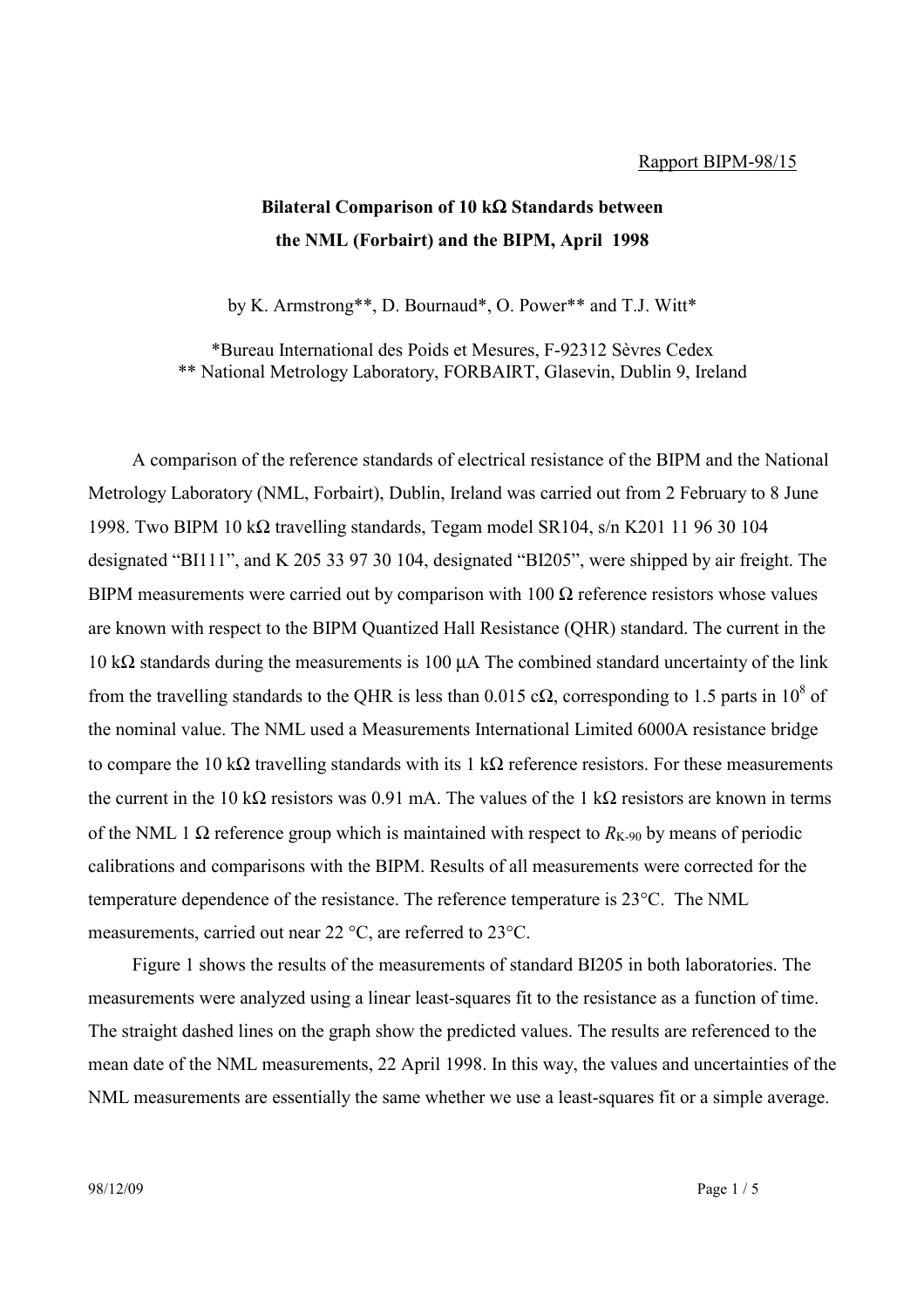The BIPM value and uncertainty for the reference date are also calculated from a linear leastsquares fit. Figure 2 shows the results for travelling standard BI111.

Table 1 lists the results of the 10 k $\Omega$  comparison and the component uncertainty contributions. In combining the uncertainties we apply the usual method of combining variances to calculate the uncertainty of the mean value of the result. Thus, the final result is calculated from the mean of the results from each travelling standard. Its type A variance is the sum of the type A variances of the travelling standards divided by the square of the number of travelling standards. The total variance is the sum of 1) the type A variance, 2) the type B variances and 3) the variance of the transfer uncertainty.

The final results of the comparison are presented as the difference between the value assigned to a 10 kΩ standard by the NML,  $R_{NML}$ , and that assigned by the BIPM,  $R_{BIPM}$ , on the reference date. The result is

at 10 kΩ:  $R_{\text{NML}} - R_{\text{BIPM}} = 0.23 \text{ c}\Omega$ ;  $u_c = 0.75 \text{ c}\Omega$  on 1998/04/22,

where  $u_c$  is the combined type A and type B standard uncertainty from both laboratories. The relative difference  $(R_{NMI} - R_{BIPM})/10 \text{ k}\Omega = 2.3 \times 10^{-7}$ .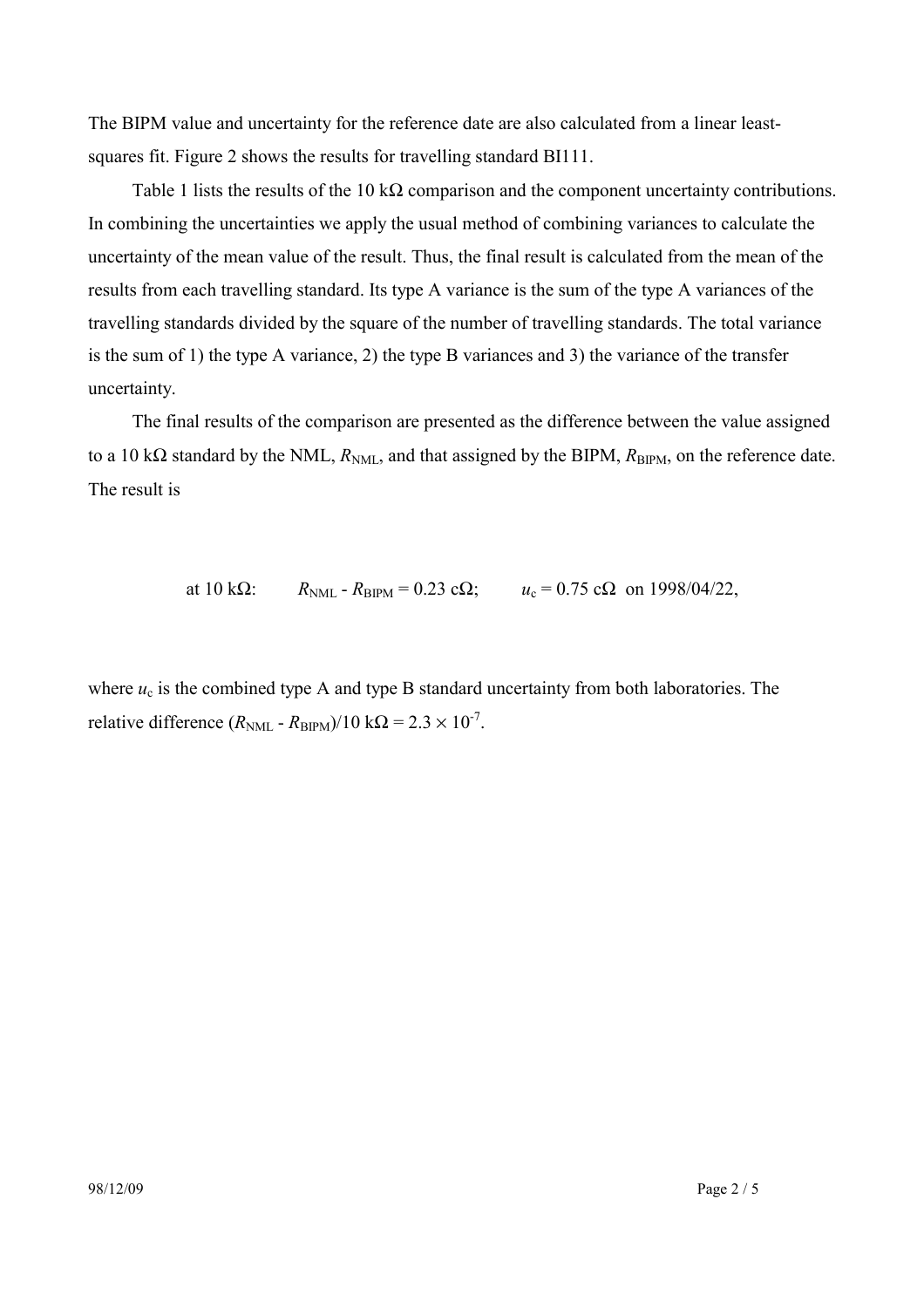

Figure 1. Results of the measurements of BI205 including the BIPM measurements carried out before and after shipping the travelling standard. These results were used in the calculation of the final comparison result. The lines represent the linear least-squares fit to the results of each laboratory. The uncertainty bars represent the type A standard uncertainty. The vertical line near the center represents the mean date of the comparison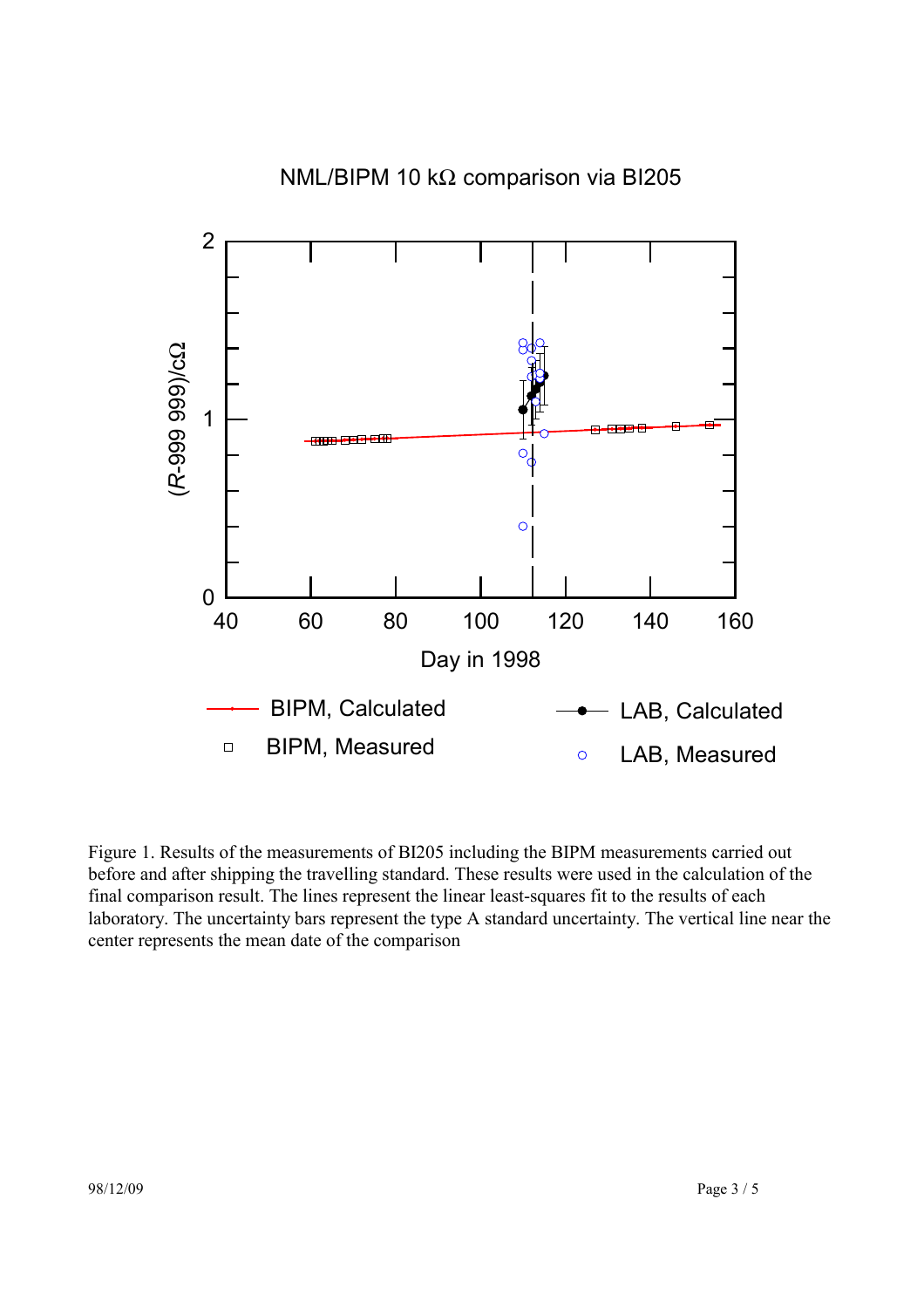

Figure 2. Results of the measurements of BI111 including the BIPM measurements carried out before and after shipping the travelling standard. These results were used in the calculation of the final comparison result. The lines represent the linear least-squares fit to the results of each laboratory. The uncertainty bars represent the type A standard uncertainty. The vertical line near the center represents the mean date of the comparison